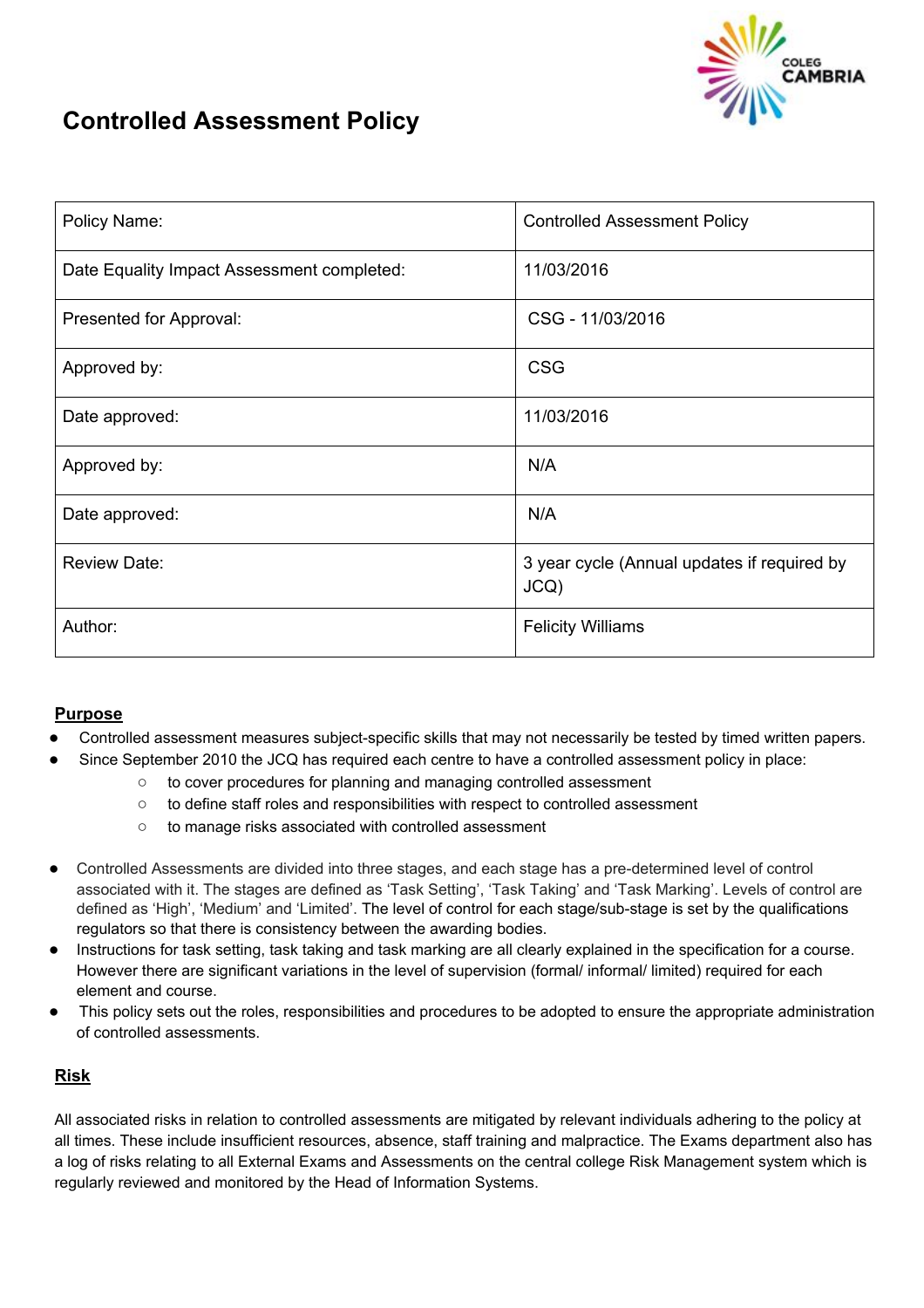# **Responsibilities**

### **Directors**

Accountable for the safe and secure conduct of controlled assessments.

# **Director of Quality**

Create, publish and update an internal appeals policy for controlled assessments.

### **Deputy Directors**

- Decide on the awarding body and specification for a particular GCSE.
- Standardise internally the marking of all teachers involved in assessing an internally assessed component.
- Ensure that individual tutors fully understand their responsibilities with regard to controlled assessment.
- Ensure that individual tutors fully understand the requirements of the awarding body's specification, are familiar with the relevant teachers' notes **and** any other subject specific instructions.
- At the start of the academic year, begin scheduling controlled assessments.
- Map overall resource management requirements for the academic year. As part of this resolve:
	- clashes/problems over the timing or operation of controlled assessments;
	- issues arising from the need for particular facilities (rooms, IT networks, laptops etc);
- Ensure that all staff involved, including the Exams Manager, have a calendar of events.
- Ensure that staff involved in the supervision of Controlled Assessments fully understand what is required.

### **Teaching staff**

- Understand and comply with the general guidelines detailed within the JCQ publication *Instructions for conducting controlled assessments*.
- Understand and comply with the awarding body's specification for conducting controlled assessments, including any subject-specific instructions, teachers' notes or additional information on the awarding body's website.
- Supply to the exams team details of all unit codes for controlled assessments on request.
- Where appropriate, develop new assessment tasks or adapt sample awarding body assessment tasks to meet local circumstances, in line with the awarding body's specification and control requirements.
- Obtain confidential materials/tasks set by awarding bodies in sufficient time to prepare for the assessment(s) and ensure that such materials are stored securely at all times.
- Supervise assessments (at the specified level of control). Undertake the tasks required under the regulations, only permitting assistance to candidates as the specification allows.
- Ensure that candidates and supervising tutors sign authentication forms on completion of an assessment.
- Mark internally assessed components using the mark scheme provided by the awarding body. Submit marks to the awarding body by the published deadline, keeping a record of the marks awarded.
- Retain candidates' work securely between assessment sessions (if more than one).
- Post-completion, retain candidates' work securely until the closing date for enquiries about results. In the event that an enquiry is submitted, retain candidates' work securely until the outcome of the enquiry and any subsequent appeal has been conveyed to the centre.
- Ask the appropriate special educational needs coordinator (SENCo) for any assistance required for the administration and management of access arrangements.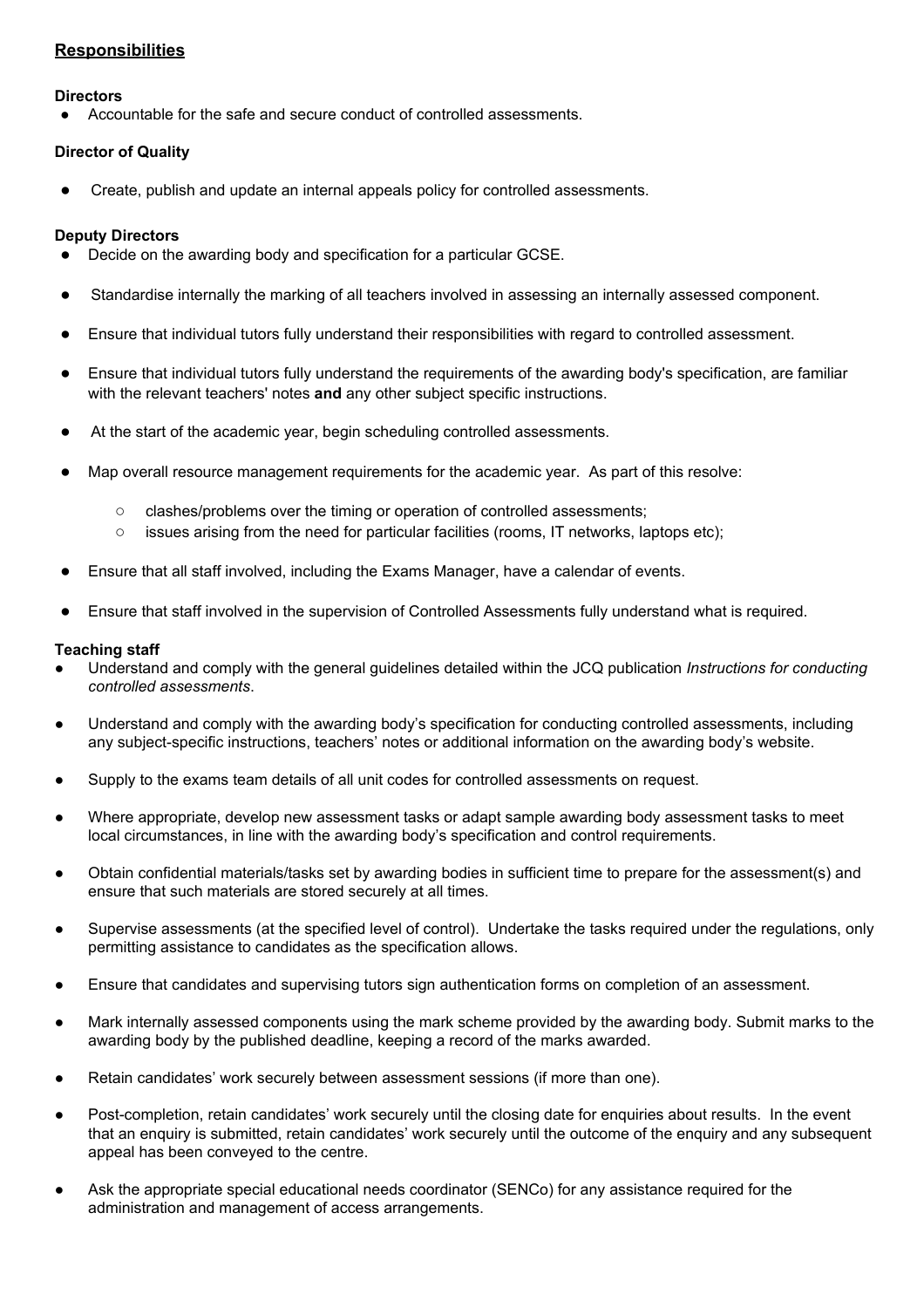### **Exams office staff**

- Where confidential materials are directly received by the exams office, to be responsible for receipt, safe storage and safe transmission, whether in CD or hard copy format.
- **In exceptional circumstances** where controlled assessments cannot be conducted in the classroom, arrange suitable accommodation where controlled assessments can be carried out at the direction of the relevant Deputy Director.

#### **Special educational needs coordinator/additional learning support**

- Ensure access arrangements have been applied for.
- Work with teaching staff to ensure requirements for support staff are met.

#### **Communication & Bilingualism**

A version of this policy is available in Welsh.

### **Equality Impact Assessment**

### **Consultation Process**

SMT, Board

### **Lifespan of Document**

Please see the front cover for information.

The policy will be in place for 3 years before a formal review is required. JCQ issue new guidelines annually and this may require minor policy updates during this time.

### **Implementation Plan**

Majority of content of policy is already in place. Approved policy will be sent to all relevant staff.

### **Key Performance Indicators & Standards**

The college is subject to frequent exam inspections organised by JCQ and various awarding bodies. The inspection results are an indication of performance and standards any recommendations and actions are followed up.

The number of complaints in relation to exams is also monitored and can be used as a performance indicator.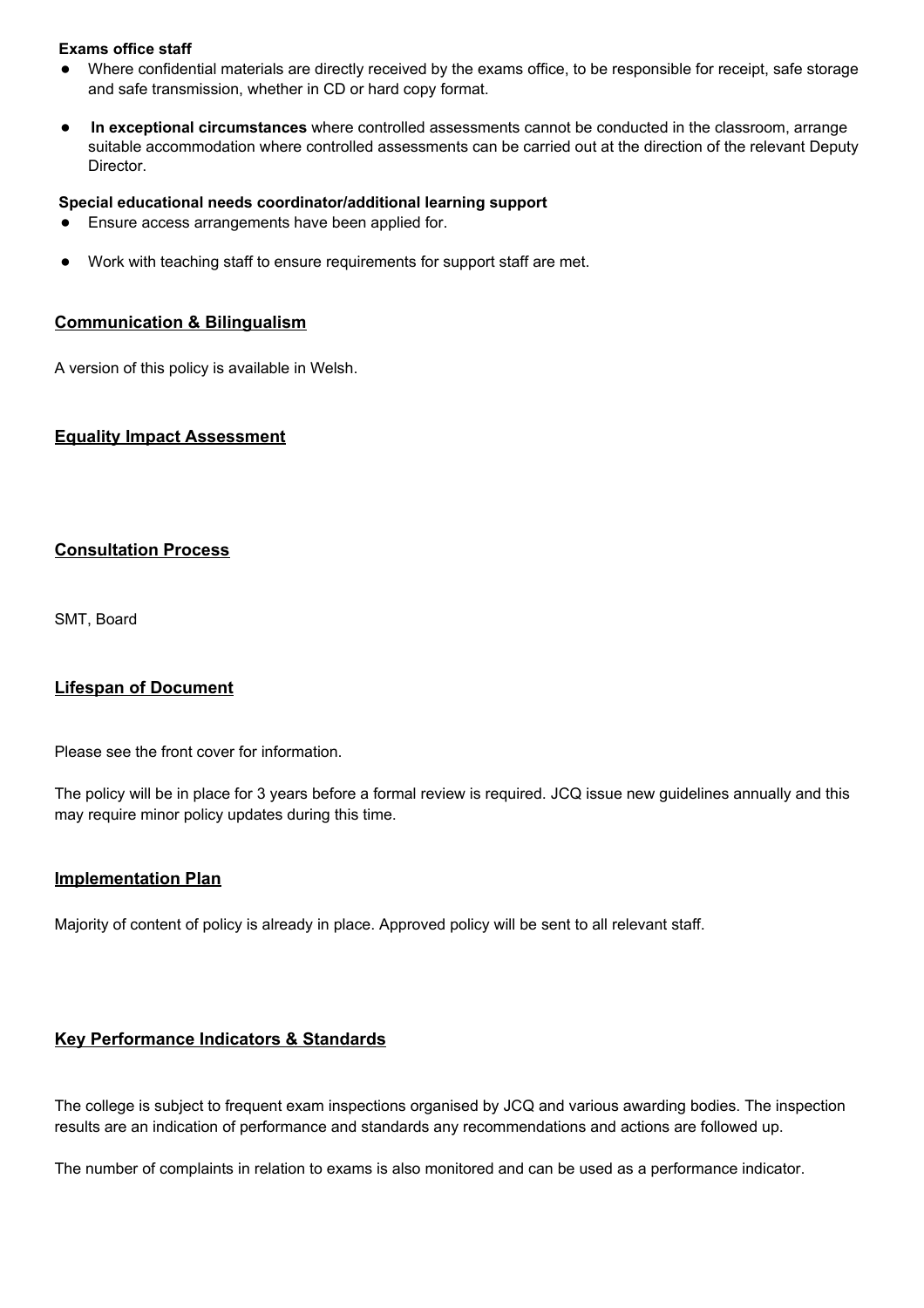# **References**

Where references are made [t](http://www.jcq.org.uk/)o JCQ regulations/guidelines, further details can be found at [www.jcq.org.uk](http://www.jcq.org.uk/).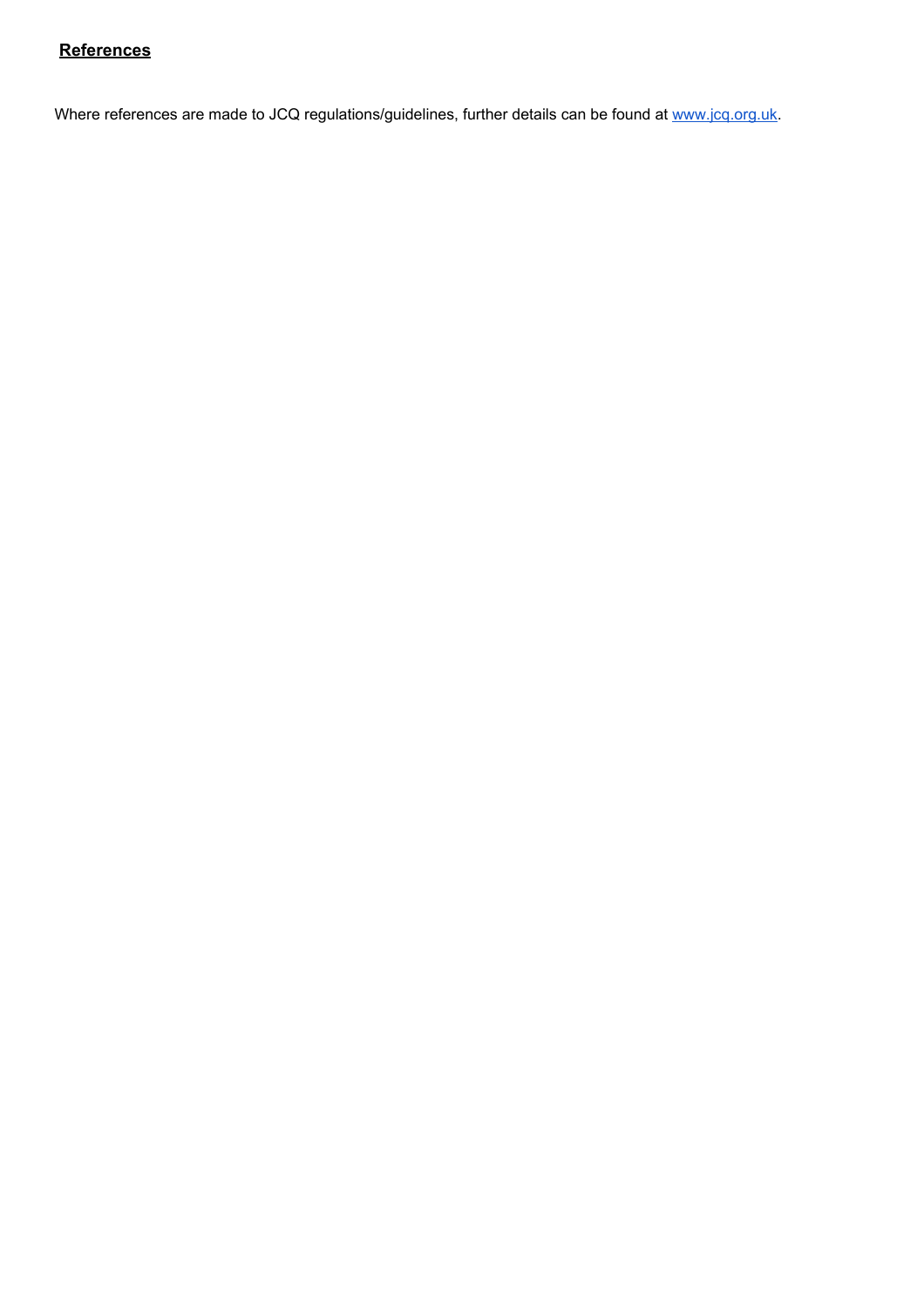# **Procedure: Conducting Controlled Assessments**

### **Scheduling**

JCQ provide clear guidance on the planning of controlled assessments in order to ensure that resources such as IT equipment and classroom space are available. The guidance also mitigates the issues relating to candidates requiring additional time, or additional sessions due to absence. Deputy Directors should ensure that Tutors are adhering to this guidance wherever possible.

### **Supervision**

External invigilators and display of the JCQ No Mobile Phone poster and the JCQ Warning to Candidates are not required. Centres must ensure that supervisors are aware of subject-specific requirements.

Centres must ensure that candidates understand what they need to do to comply with the regulations for controlled assessments as outlined in the JCQ document Information for candidates – controlled assessments http://www.jcq.org.uk/exams-office/information-for-candidates-documents

In particular, centres must ensure that candidates:

- understand that information from published sources must be referenced
- receive guidance on setting out references;
- are aware that they must not plagiarise other material

The level and type of supervision required is dependent upon the level of control defined by the awarding body for that *stage of the assessment.*

### Formal Supervsion (high level of control):

The use of resources is tightly prescribed. The centre must ensure that:

- $\bullet$  all candidates are within direct sight of the supervisor throughout the session(s);
- display materials which might provide assistance are removed or covered;
- there is no access to e-mail, the internet or mobile phones;
- candidates complete their work independently;
- interaction with other candidates does not occur;
- no assistance of any description is provided.

#### Informal Supervision (medium level of control):

Candidates do not need to be directly supervised at all times. The use of resources, including the internet, is not tightly prescribed. Centres should always check the subject-specific requirements issued by the awarding body. The centre must ensure that:

- all candidates participate in the assessment;
- there is sufficient supervision to ensure that work can be authenticated;
- the work an individual candidate submits for assessment is his/her own.

#### Limited Supervision (limited level of control):

Work may be completed outside of the centre without direct supervision. Where limited control is specified, candidates may normally:

- have unlimited access to electronic and printed resources;
- use the internet without restriction;
- work in groups.

### **Advice and Feedback during Task Taking Stage**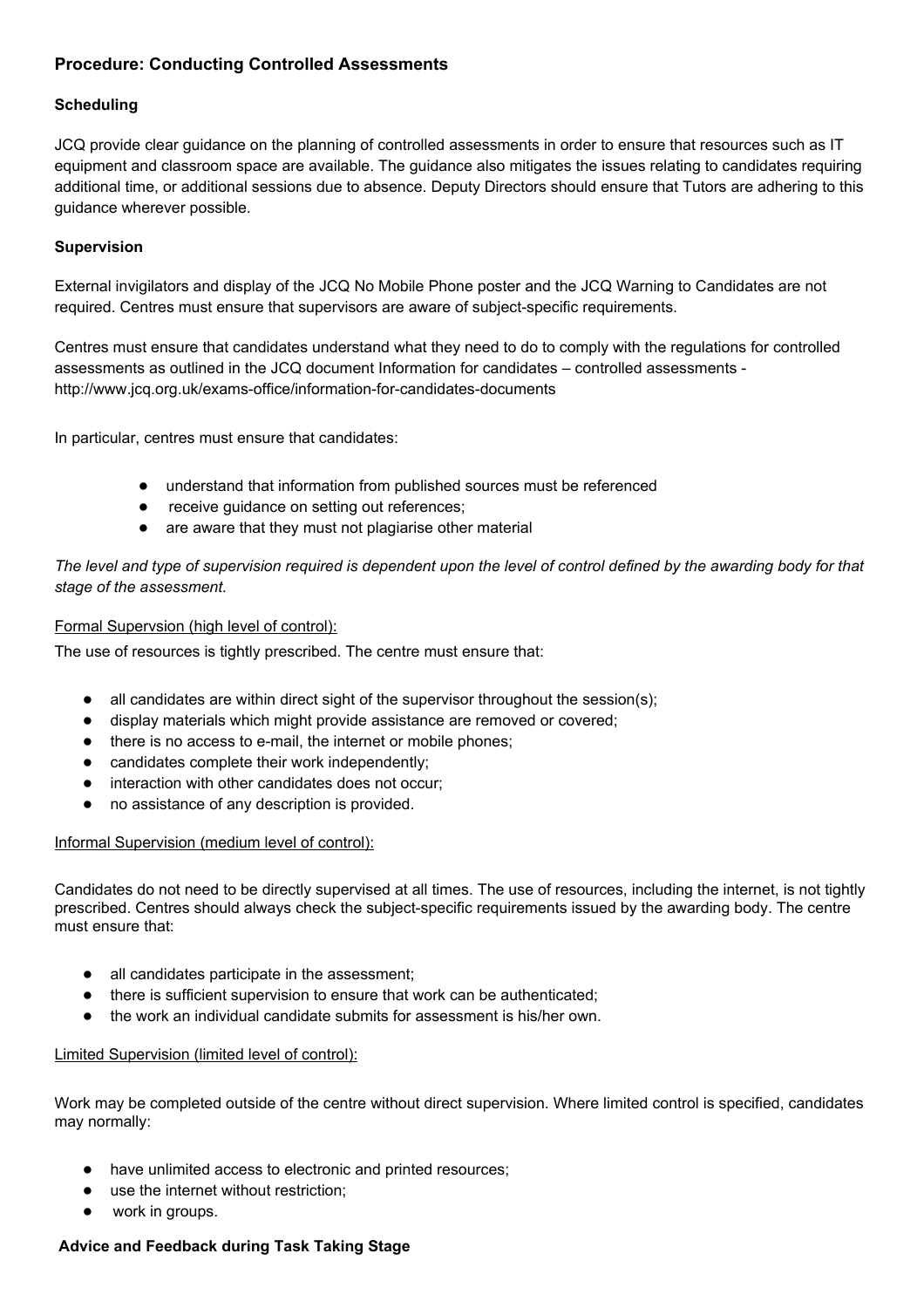This is dependent on the level of control defined by the awarding body and the subject specific guidance they provide. *If* a high level of control is specified, you must not provide advice or feedback of any description. Those supervising the assessment must ensure that they have read the relevant guidance and seek clarification if necessary from the Exams *Team.*

Should a candidate require assistance over and above that allowed by the specification, before giving additional assistance beyond that described in the specification or subject-specific guidance, teachers must ensure that there is provision to record this assistance. Details must be documented on the record form issued by the awarding body. The intervention must be taken into account when marking the work. Annotation should be used to explain how marks were applied in the context of the additional assistance given. Failure to follow this procedure constitutes malpractice.

### **Keeping Materials Secure**

Secure storage is defined as a securely locked cabinet or cupboard.

Secure storage is required from the point at which candidates embark on producing work for assessment. All work that will be submitted for assessment must always be collected at the end of each session and stored securely between sessions.

For high control (formal supervision) this extends to the candidates' preparatory work.

Candidates' preparatory work may be in an electronic format. The work they are producing for assessment may also be in an electronic format. Centres must take steps to ensure that they meet the requirements for secure storage described above. This may involve collecting memory sticks for secure storage between sessions or restricting candidates' access to specific areas of the centre's IT network.

Candidates work may be taken home by staff for marking provided that they take sensible precautions regarding its security.

### **Authentication**

Each candidate must sign a declaration to confirm that the work he/she submits for final assessment is his/her own unaided work.

All supervisors must sign the declaration of authentication after the work has been completed confirming that the work:

- is solely that of the candidate concerned;
- was completed under the required conditions.

### **Marking**

Internally marked assessments should be marked by tutors in accordance with section 5 of the JCQ guidance.

### **Access Arrangements**

The JCQ document Access Arrangements and Reasonable Adjustments, 1 September 2015 to 31 August 2016 provides detailed information [-](http://www.jcq.org.uk/exams-office/access-arrangements-and-special-consideration) [http://www.jcq.org.uk/exams-office/access-arrangements-and-special-consideration.](http://www.jcq.org.uk/exams-office/access-arrangements-and-special-consideration)

In principle, if a candidate has an access arrangement as part of his/her normal way of working within the centre, a similar arrangement will normally be permitted for written examinations and controlled assessment. **Centres must apply for access arrangements in advance of examinations and controlled assessments.**

All relevant staff must be aware of any access arrangements which need to be applied during a controlled assessment session.

# **Special Consideration**

The JCQ document A guide to the special consideration process provides detailed information – http://www.jcq.org.uk/exams-office/access-arrangements-and-special-consideration